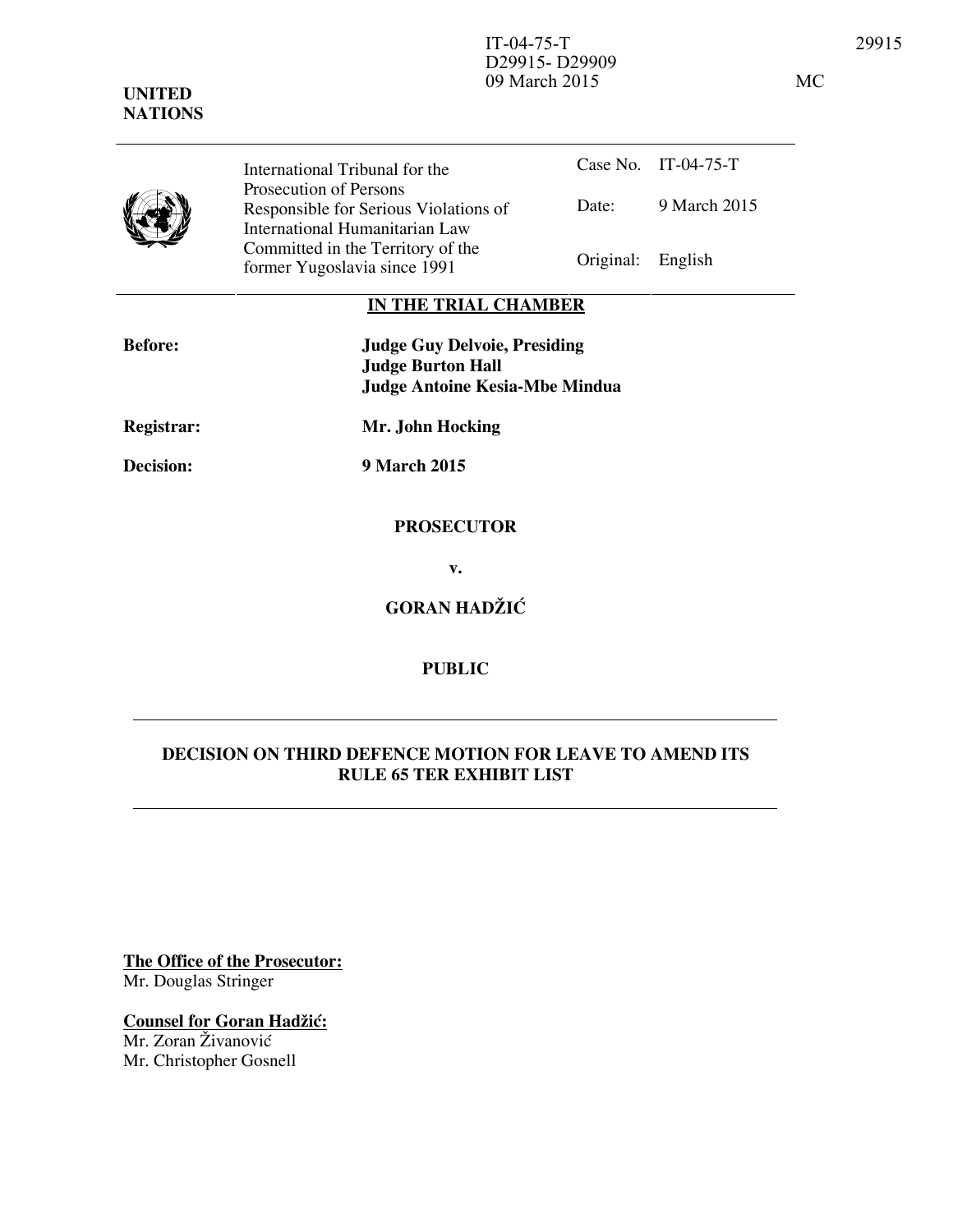1. **THIS TRIAL CHAMBER** of the International Tribunal for the Prosecution of Persons Responsible for Serious Violations of International Humanitarian Law Committed in the Territory of the former Yugoslavia since 1991 ("Tribunal") is hereby seised of the "Third Defence Motion for Leave to Amend its Rule 65 *ter* Exhibit List" filed with two confidential annexes on 8 September 2014 ("Motion"). The Prosecution filed the "Prosecution Response to Third Defence Motion for Leave to Amend its Rule 65 *ter* Exhibit List" with a confidential annex on 22 September 2014 ("Response") and the "Corrigendum to Prosecution Response to Third Defence Motion for Leave to Amend its Rule 65 *ter* Exhibit List" with a confidential annex on 24 September 2014 ("Corrigendum"). The Defence filed the "Reply to Prosecution Response to Third Defence Motion for Leave to Amend its Rule 65 *ter* Exhibit List" on 30 September 2014 ("Reply").

#### **A. Submissions**

2. The Defence requests leave, pursuant to Rules 54, 65 *ter*, and 73 (A) of the Rules, to add 89 documents to its Rule  $65$  *ter* exhibit list ("Exhibit List").<sup>1</sup> These documents fall into three categories: (a) documents arising from pre-testimonial interviews; (b) documents received from the Serbian Military Archives ("Military Archives Documents"); and (c) documents that merit addition in the interests of justice ("Miscellaneous Documents"). $<sup>2</sup>$ </sup>

3. The Defence submits that good cause warrants adding 21 documents identified during pretestimonial interviews with DGH-016, DGH-028, DGH-053, DGH-065, DGH-079, DGH-101, and DGH-113.<sup>3</sup> It asserts that the Trial Chamber has previously allowed documents identified or acquired during pre-testimonial interviews to be added to the Exhibit List and seeks the addition of these 21 documents on this basis. $4$ 

4. With respect to the Military Archives Documents, the Defence avers that it discovered that the Serbian Ministry of the Interior might possess relevant documents during trial preparation.<sup>5</sup> It submits that access to the Military Archives was requested on 9 June 2014 and granted on 24 July 2014.<sup>6</sup> The Defence asserts that the 431 pages it received in BCS were promptly sent to the Conference and Language Support Services Section of the Registry ("CLSS") for translation.<sup>7</sup> At the time the Motion was filed, seven documents had been translated and progress was being made

 $\overline{a}$ 

<sup>1</sup> Motion, para. 1.

<sup>&</sup>lt;sup>2</sup> Motion, para. 1, confidential Annex, pp 1-7.

<sup>3</sup> Motion, paras 4-10, confidential Annex, p.1.

<sup>4</sup> Motion, para. 3.

<sup>&</sup>lt;sup>5</sup> Motion, para. 11.

<sup>&</sup>lt;sup>6</sup> Motion, para. 11.

<sup>&</sup>lt;sup>7</sup> Motion, para. 11.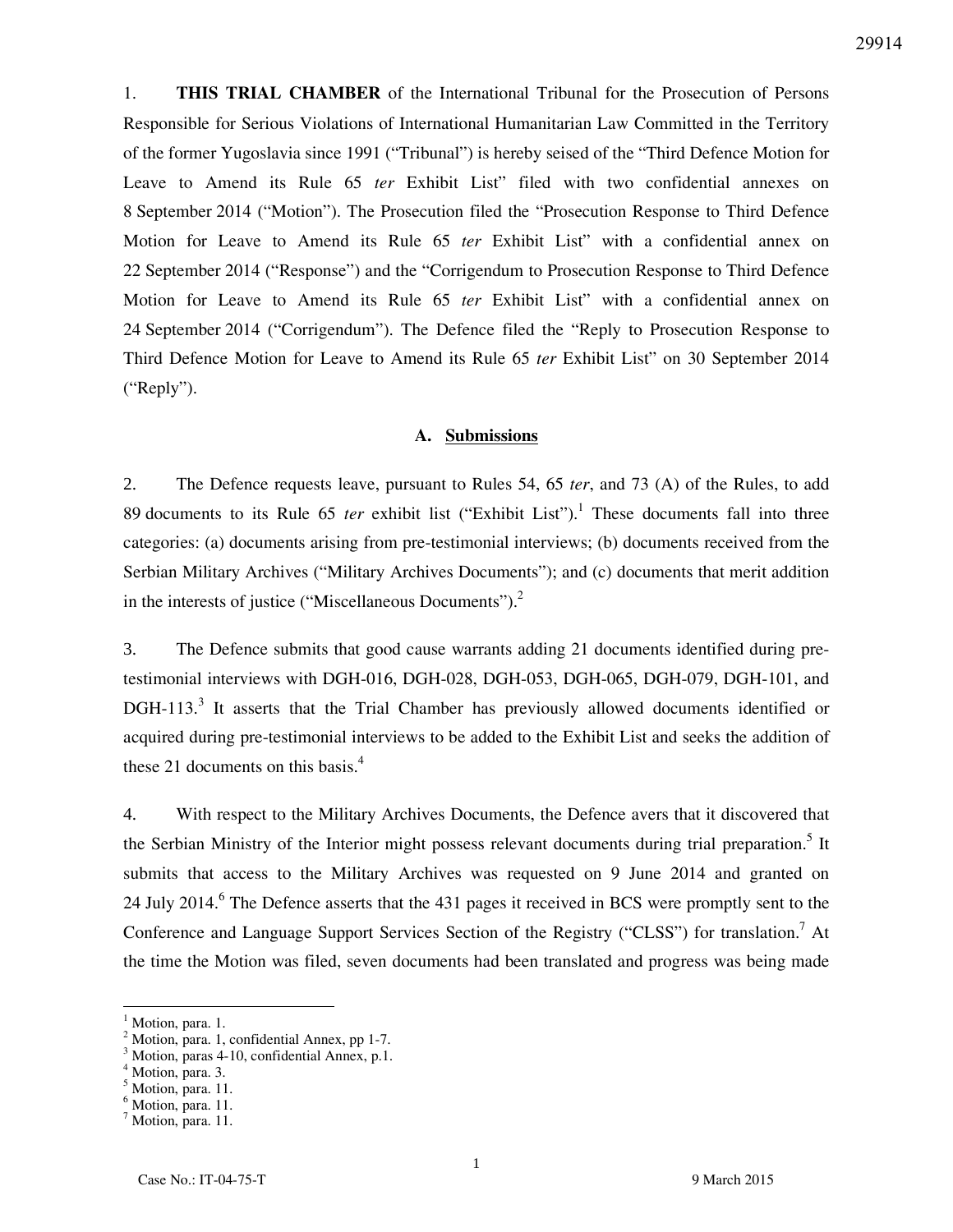on the remaining documents.<sup>8</sup> In order to expedite matters given the bulk and relevance of the materials, the Defence requests leave to add the documents to the Exhibit List while translation is pending.<sup>9</sup>

5. The Miscellaneous Documents whose addition the Defence submits is in the interests of justice include: (a) the English translation of a document whose addition to the Exhibit List was previously denied for lack of a translation; (b) a document inadvertently omitted from its first motion to amend the Exhibit List; and (c) a document recently received from 92 *bis* witness DGH-079.<sup>10</sup>

6. The Prosecution submits that, as five of the documents the Defence seeks to add to the Exhibit List were admitted on 22 September 2014, the Response will be limited to the remaining documents.<sup>11</sup> With respect to the documents arising from pre-testimonial interviews, the Prosecution contends that it is not in the interests of justice to add the documents that DGH-016 identified or produced to the Exhibit List.<sup>12</sup> It argues that the Defence, who met with DGH-016 eight times before the start of its case and had "copious time to prepare", failed to act with due diligence.<sup>13</sup> The Prosecution contends that if the Motion is granted, it will have received insufficient notice of the documents and will also have been "deprived of the opportunity" to question Hadžić about the materials.<sup>14</sup> The Prosecution also objects to two of these documents because no BCS originals of these newspaper articles have been provided - only the English translations.<sup>15</sup> The Prosecution does not object to the remaining documents arising from pre-testimonial interviews,<sup>16</sup> nor does it object to the Military Archives Documents or the Miscellaneous Documents for which English translations have been provided.<sup>17</sup> However, for the Military Archives Documents<sup>18</sup> and Miscellaneous Document<sup>19</sup> that lack English translations, it takes no position and reserves the right to object once the English translations are uploaded to e-court.<sup>20</sup>

 $\overline{a}$ 

<sup>&</sup>lt;sup>8</sup> Motion, para. 11.

<sup>&</sup>lt;sup>9</sup> Motion, para. 11.

 $10$  Motion, paras 12-14.

<sup>&</sup>lt;sup>11</sup> Response, para. 1.

<sup>&</sup>lt;sup>12</sup> Response, para. 1 *referring to* Rule 65 *ter* numbers 1D02595, 1D03642, 1D03644, 1D03645, and 1D03650. See also Response, fn. *referring to* Rule 65 *ter* number 1D03646 "to the extent that the Defence's failure to include [it] was an oversight".

<sup>&</sup>lt;sup>13</sup> Response, para. 3.

<sup>&</sup>lt;sup>14</sup> Response, para. 3.

<sup>&</sup>lt;sup>15</sup> Response, para. 3 *referring to* Rule 65 *ter* numbers 1D03644 and 1D03650.

<sup>16</sup> *See* Response, para. 3.

<sup>17</sup> Response, para. 4.

 $18$  Response, para. 4, confidential Annex, pp 3-13.

<sup>&</sup>lt;sup>19</sup> Response, para. 4 *referring to* Rule 65 *ter* number 1D03724, confidential Annex, p. 14.

<sup>20</sup> Response para. 4.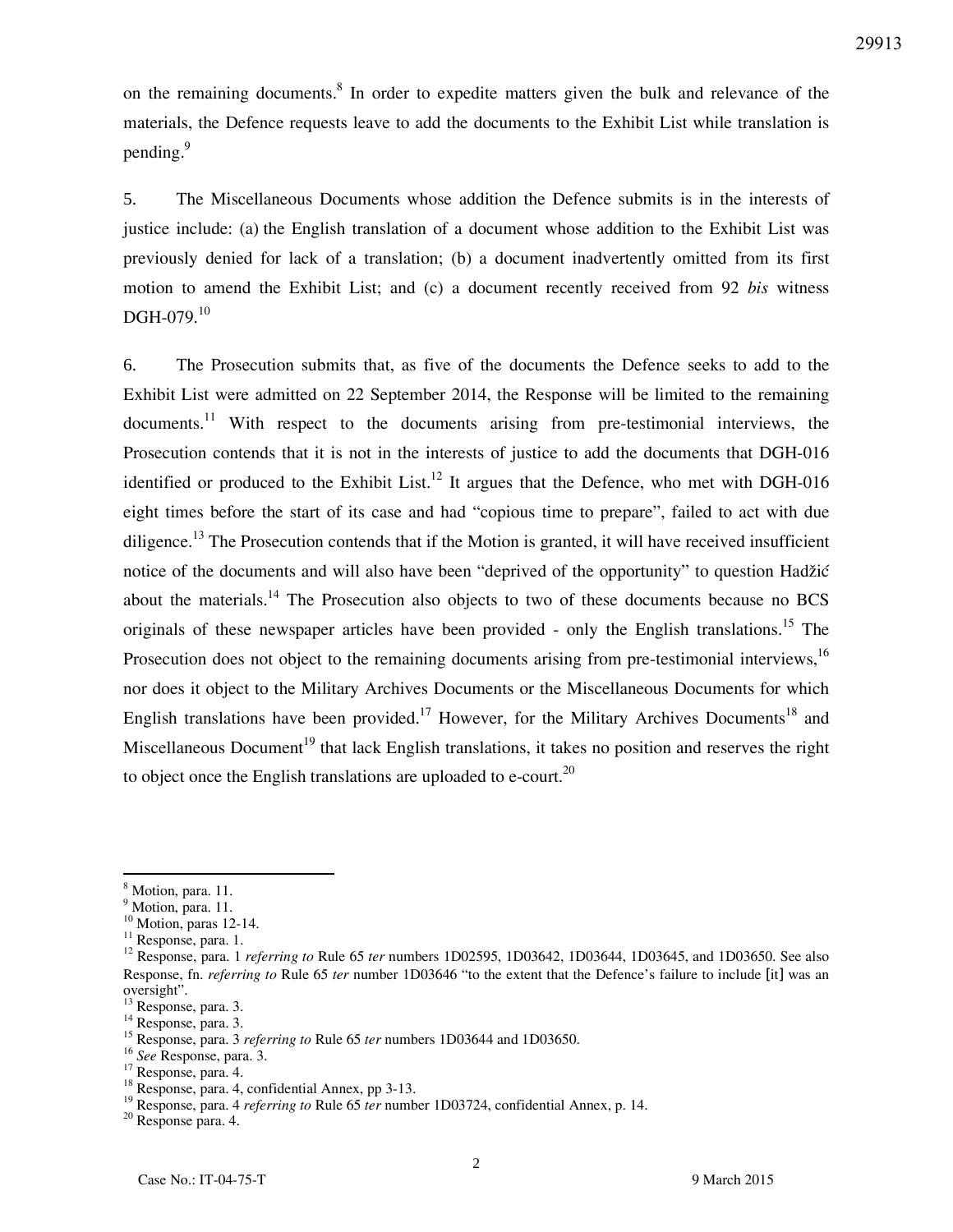7. In the Corrigendum, the Prosecution submits that the confidential annex to the Response erroneously indicated that it did not object to Rule 65 *ter* numbers 1D03727 and 1D03749.<sup>21</sup> It contends that Rule 65 *ter* number 1D03727 was intended for use during DGH-053's testimony on 4 and 8 September 2014.<sup>22</sup> Since the document was removed from the Defence's updated list for DGH-053 and no leave to add the document to its 65 *ter* list was sought during DGH-053's testimony, the Prosecution takes the position that the issue is moot.<sup>23</sup> With respect to Rule 65 *ter* number 1D03749, also intended for use with DGH-053, the Prosecution submits that it has previously objected to this document on the grounds that it contains no date, no named author, no signature, no verification and thus has "no probative value".<sup>24</sup> However, as the document was not used with DGH-053, the Prosecution considers that the issue is also moot.<sup>25</sup>

8. In the Reply, the Defence argues that Rule 65 *ter* numbers 1D03727 and 1D03749 may be admitted through other witnesses and are therefore not "moot".<sup>26</sup> It further submits that in any event, the Prosecution's admissibility arguments do not apply to the amendment of the Exhibit List.<sup>27</sup> With regard to the documents identified or produced by DGH-016, the Defence contends that to accept the Prosecution's arguments would be to deny all additions to the 65 *ter* Exhibit List after the filing deadline.<sup>28</sup> It submits that the Prosecution will have sufficient time to review the documents before they are used with witnesses.<sup>29</sup> With regard to Rule 65 *ter* numbers 1D03644 and 1D03650, the Defence attributes the absence of BCS translations to the Prosecution's failure to include said translations when placing the documents on EDS.<sup>30</sup> It asserts that if BCS originals exist, the Prosecution should disclose them.<sup>31</sup> Finally, the Defence submits that the translation requests for the Military Archives Documents are still pending with CLSS and will be uploaded as soon as possible. $32$ 

9. Once English translations of all 89 documents were available, the Trial Chamber invited the Prosecution to file submissions, no later than 30 January 2015, on those documents which it had previously reserved its position.<sup>33</sup> No submissions were filed.

- <sup>25</sup> Corrigendum, para. 2.
- $26$  Reply, para. 3.

 $\overline{a}$ 

- $27$  Reply, para. 3.
- $28$  Reply, para. 4.
- $^{29}$  Reply, para. 4.
- $30$  Reply, para. 5.
- <sup>31</sup> Reply, para. 5. <sup>32</sup> Reply, para. 6.

 $21$  Corrigendum, para. 2.

<sup>&</sup>lt;sup>22</sup> Corrigendum, para. 2.

<sup>&</sup>lt;sup>23</sup> Corrigendum, para. 2.

<sup>&</sup>lt;sup>24</sup> Corrigendum, para. 2.

<sup>&</sup>lt;sup>33</sup> Email from the Trial Chamber to the parties, 22 January 2015.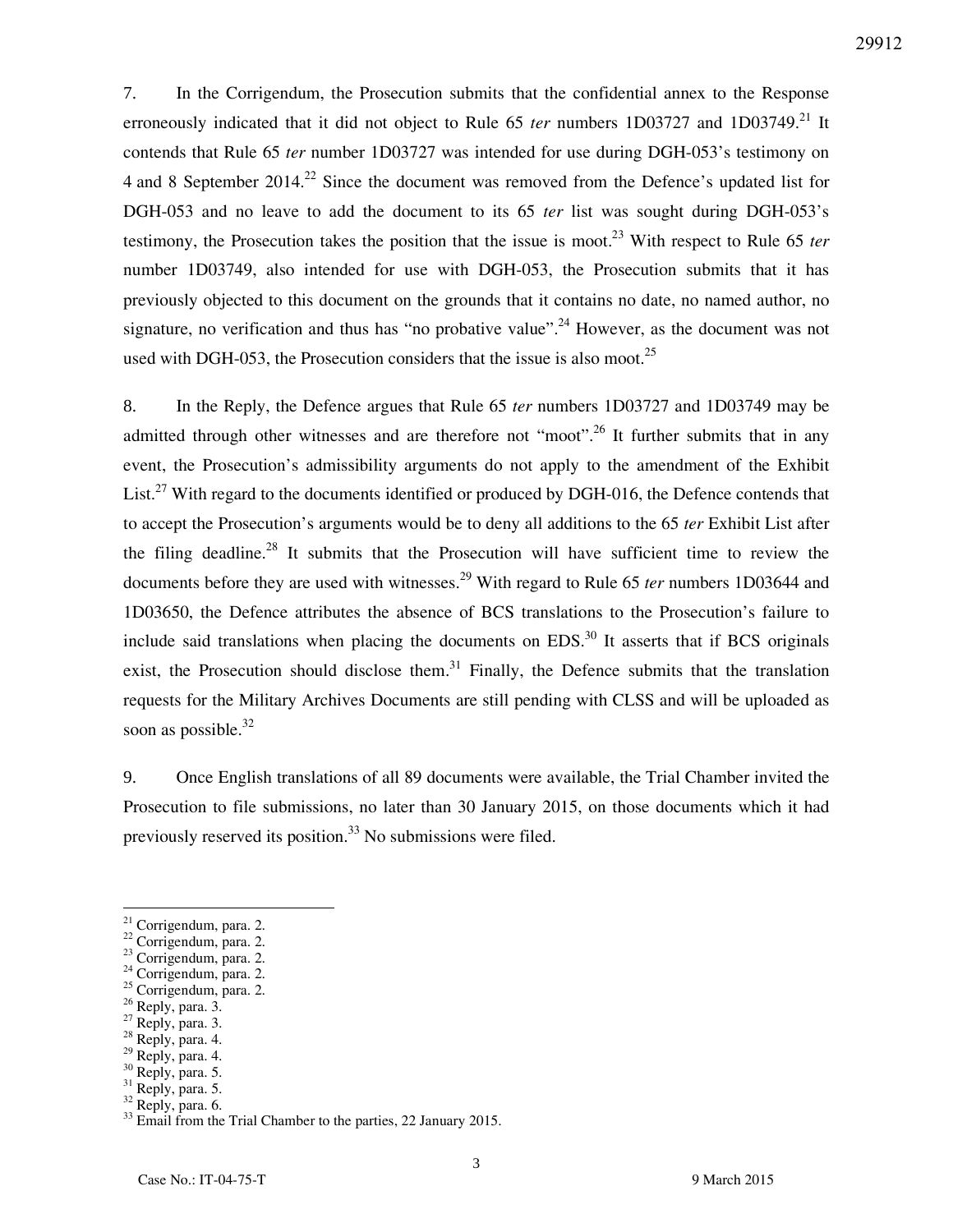## **B. Applicable Law**

10. Rule 65 *ter* (G)(ii) of the Rules provides, *inter alia,* that the Defence shall file "a list of exhibits the defence intends to offer in its case", serving the Prosecution with copies of the listed exhibits. The primary purpose of such an exhibit list is to give notice to the Prosecution of the documents to be used during the Defence case, which will allow the Prosecution to prepare its case accordingly and to ensure an efficient presentation of evidence during trial.<sup>34</sup> In the exercise of its inherent discretion to manage trial proceedings, if satisfied that it is in the interests of justice, a trial chamber may grant a Defence request to amend the filed exhibit list.<sup>35</sup> In doing so, a trial chamber must be satisfied that, taking into account the specific circumstances of the case, the Defence has shown good cause for amending the original list and that the newly offered material is relevant and of sufficient importance to justify the late addition.<sup>36</sup> A trial chamber need not assess an exhibit's authenticity, relevance, and probative value in the same way as it would when determining its admission at trial,  $37$  however, leave should not be allowed to add exhibits that are obviously irrelevant.<sup>38</sup>

## **C. Discussion**

11. As a preliminary matter, the Trial Chamber notes that it has already granted leave to add several of these documents to the Exhibit List.<sup>39</sup> It also notes that Rule 65 *ter* number 1D03680 has already been admitted into evidence as Exhibit P01688 and therefore sees no reason to add it to the Exhibit List. The following discussion will therefore be limited to four documents arising from pre-

 $\ddot{\phantom{a}}$ 

<sup>&</sup>lt;sup>34</sup> *Prosecutor v. Tolimir*, Case No. IT-05-88/2-T, Decision on Third, Fourth and Fifth Motions by the Accused for Admission of Documents from the Bar Table, 22 March 2012 ("*Tolimir* Decision"), para. 3; *Prosecutor v. Boškoski and Tarčulovski*, Case No. IT-04-82-T, Decision on Tarčulovski Motion for Permission to Add Additional Exhibits to its 2D Defence Exhibit List, 12 March 2008 ("*Boškoski and Tarčulovski* Decision"), para. 3.

<sup>35</sup> *Prosecutor v. Popović et al.,* Case No. IT-05-88-AR73.1, Decision on Appeals Against Decision Admitting Material Related to Borovčanin's Questioning, 14 December 2007 ("*Popović* Appeal Decision"), para. 37; *Prosecutor v. Hadži},*  Case No. IT-04-75-T, Decision on Third Prosecution Motion for Leave to Amend Prosecution Rule 65 *ter* Exhibit List, 23 October 2012 ("*Hadži}* Decision"), para. 5; *Tolimir* Decision, para. 4.

<sup>&</sup>lt;sup>36</sup> Popović Appeal Decision, para. 37, *Hadžić* Decision, para. 5; *Tolimir* Decision, para. 4.

<sup>&</sup>lt;sup>37</sup> *Prosecutor v. Karadžić,* Case No. IT-95-5/18-T, Decision on Prosecution's Motion for Leave to Amend its Exhibit List, 19 October 2011 ("*Karad`ić* Decision"), para. 10; *Boškoski and Tarčulovski* Decision, para. 3; *Prosecutor v. Rasim Delić*, Case No. IT-04-83-T, Decision on Urgent Prosecution Motion for Leave to Amend its Exhibit List, 17 October 2007, p. 4.

<sup>38</sup> *Tolimir* Decision, para. 4; *Karad`ić* Decision, para. 10; *Boškoski and Tarčulovski* Decision, para. 3.

<sup>&</sup>lt;sup>39</sup> Oral Decision of 22 September 2014 (adding Rule 65 *ter* number 1D3736 to the Exhibit List); Oral Decision of 22 September 2014 (adding Rule 65 *ter* numbers 1D3735, 1D3728, 1D3729, and 1D3730 to the Exhibit List); Oral Decision of 7 October 2014 (adding Rule 65 *ter* number 1D3646 to the Exhibit List); Oral Decision of 9 October 2014 (adding Rule 65 *ter* number 1D3645 to the Exhibit List and admitting it into evidence); Decision on Defence Motion for Admission of Evidence of DGH-101 Pursuant to Rule 92 *ter*, 10 October 2014, paras 12, 14 (adding Rule 65 *ter*  numbers 1D03739, 1D03740, 1D03741, 1D03742, and 1D03743 to the Exhibit List); Oral Decision of 13 October 2014 (adding Rule 65 *ter* numbers 1D2595, 1D3642, 1D3644, and 1D3650 to the Exhibit List); Oral Decision of 14 October 2014 (adding Rule 65 *ter* number 1D03448 to the Exhibit List); Decision on Defence Motion for Admission of Evidence of DGH-113 Pursuant to Rule 92 *ter*, 2 December 2014, paras 21-22 (adding Rule 65 *ter* number 1D03738 to the Exhibit List).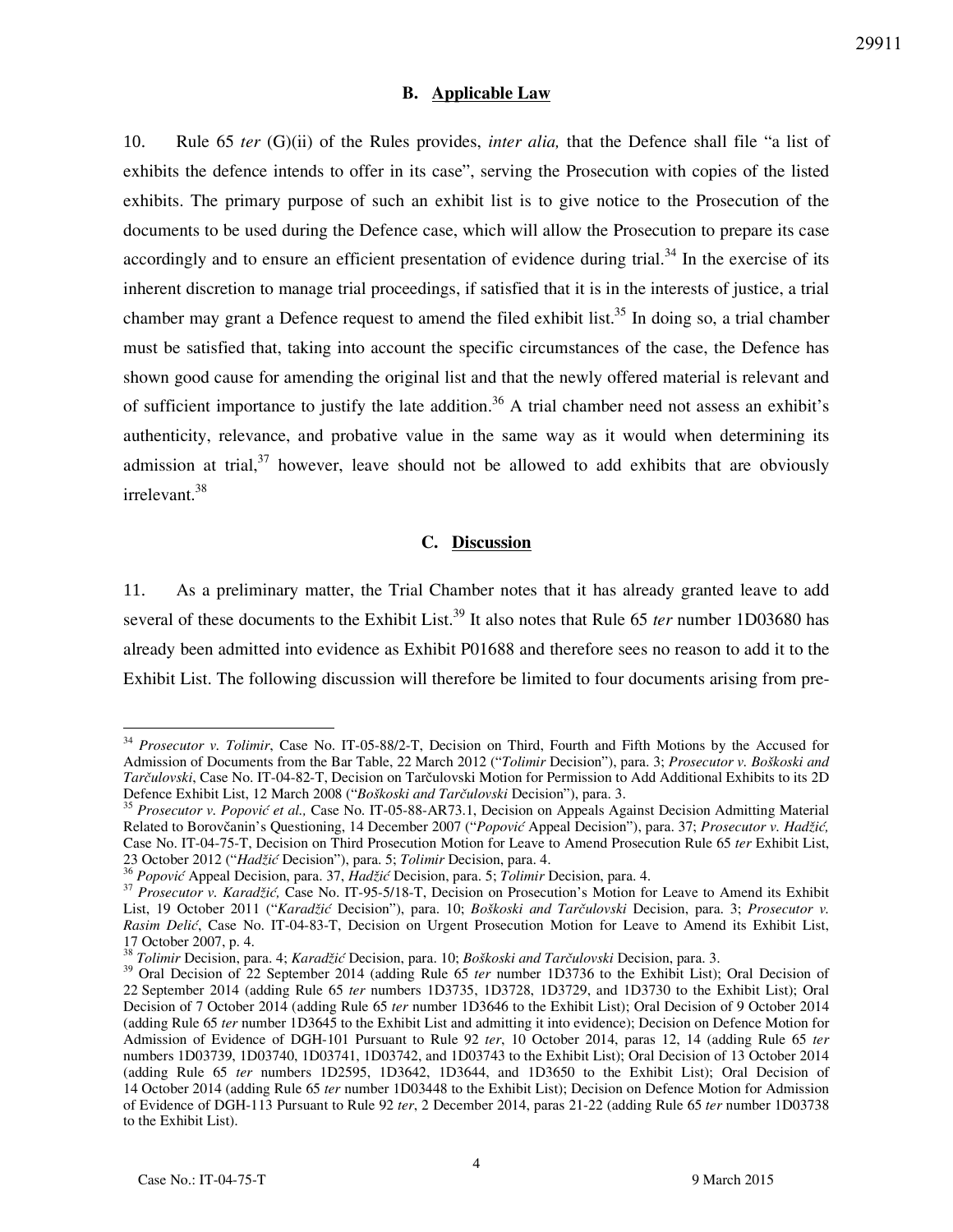testimonial interviews, 64 Military Archives Documents and two Miscellaneous Documents that have not yet been added to the Exhibit List.

12. The Trial Chamber is satisfied that, taking into account the specific circumstances of the case and the lack of opposition from the Prosecution, good cause has been shown for amending the Exhibit List to include the 64 Military Archives Documents and two Miscellaneous Documents. These documents are relevant and of sufficient importance to justify adding them at this stage of the trial. Further, no undue prejudice to the Prosecution will arise as a result of their addition.

13. Turning to the four documents arising from pre-testimonial interviews, the Trial Chamber notes that the Prosecution has been on notice of the documents since at least 8 September 2014 and that hearings have been suspended since 20 October 2014 and will not resume before 16 March 2015. After considering the submissions of the parties and taking into account the specific circumstances of this case, the Trial Chamber is satisfied that good cause has been shown for amending the Exhibit List to include Rule 65 *ter* numbers 1D03727, 1D03749, 1D03748, and 1D03737. These documents are relevant and of sufficient importance to warrant their addition at this stage of the trial. The Trial Chamber is satisfied that adding the documents will not unduly prejudice the Prosecution, as the Prosecution will have sufficient time to analyse them before the testimony of the relevant witnesses.